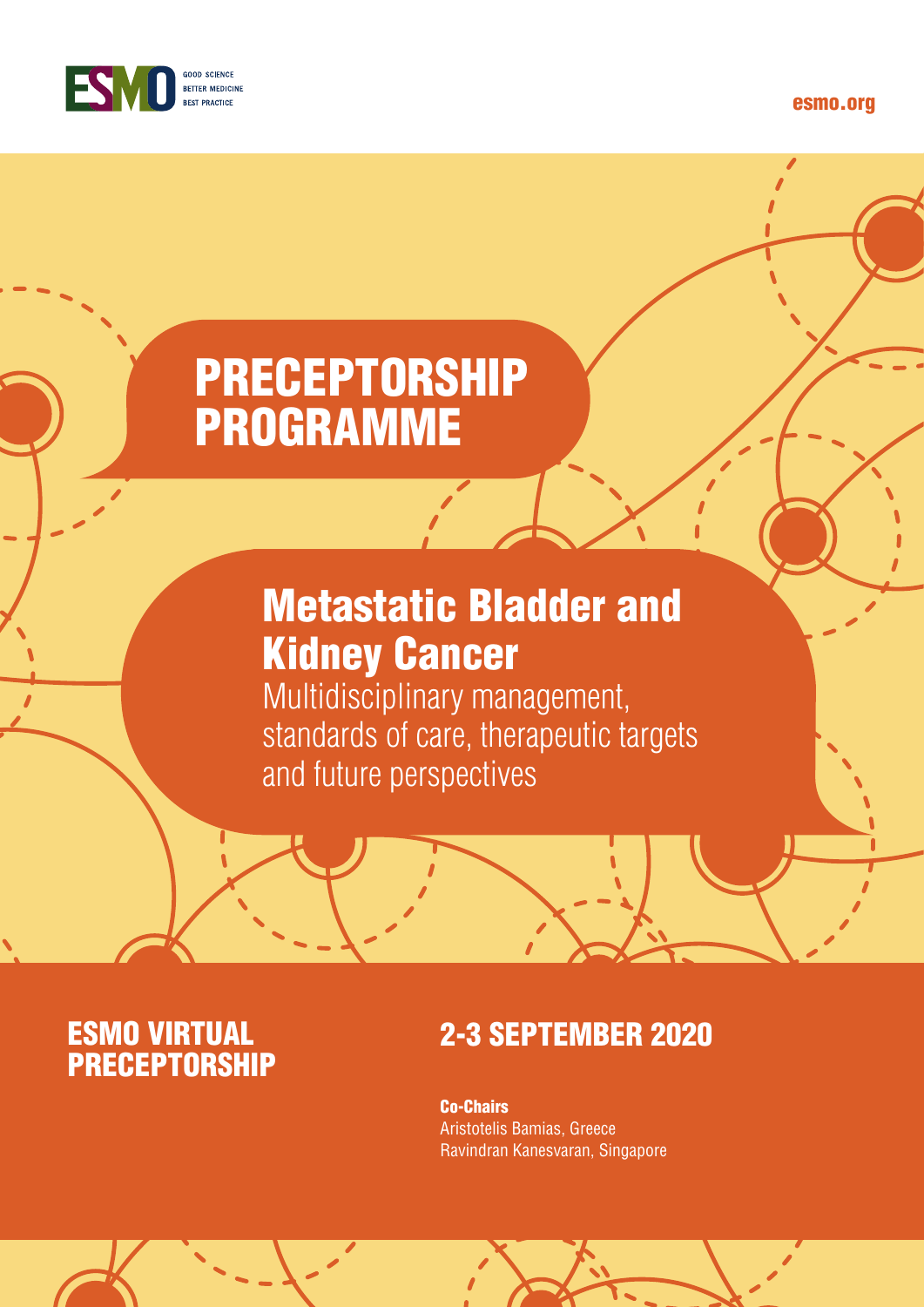### ESMO VIRTUAL PRECEPTORSHIP PROGRAMME **METASTATIC BLADDER AND KIDNEY CANCER**

Multidisciplinary management, standards of care, therapeutic targets and future perspectives

#### **2-3 September 2020**

**CO-CHAIRS:** Aristotelis Bamias, Greece **SPEAKERS:** Laurence Albiges, France Ravindran Kanesvaran, Singapore **Lui Shiong Lee, Singapore** Lui Shiong Lee, Singapore

Nye-Thane Ngo, Singapore Thomas B. Powles, United Kingdom Tanujaa Rajasekaran, Singapore

#### **LEARNING OBJECTIVES**

- To learn about fundamentals of molecular pathology and diagnosis as contributing factors to heterogeneity in bladder and kidney cancer
- To understand essentials in the assessment and multidisciplinary treatment of bladder and kidney cancer
- To learn about advances in treatment and novel targets in bladder and kidney cancer

#### **ACCREDITATION**

The programme of this event has been accredited with **6 ESMO-MORA category 1 points**. Recertification is necessary for medical oncologists to remain professionally certified by ESMO. Recertification guarantees that a certified medical oncologist has continued to update her/his knowledge and continues to possess the necessary skills and standards for the practice of medical oncology. For further details, please refer to esmo.org.

#### **ACKNOWLEDGEMENTS**

This event is supported by an unrestricted educational grant from



#### **ORGANISATION AND CONTACTS**

ESMO Head Office Education Department Via Ginevra 4 6900 Lugano Switzerland Email: **courses@esmo.org www.esmo.org**

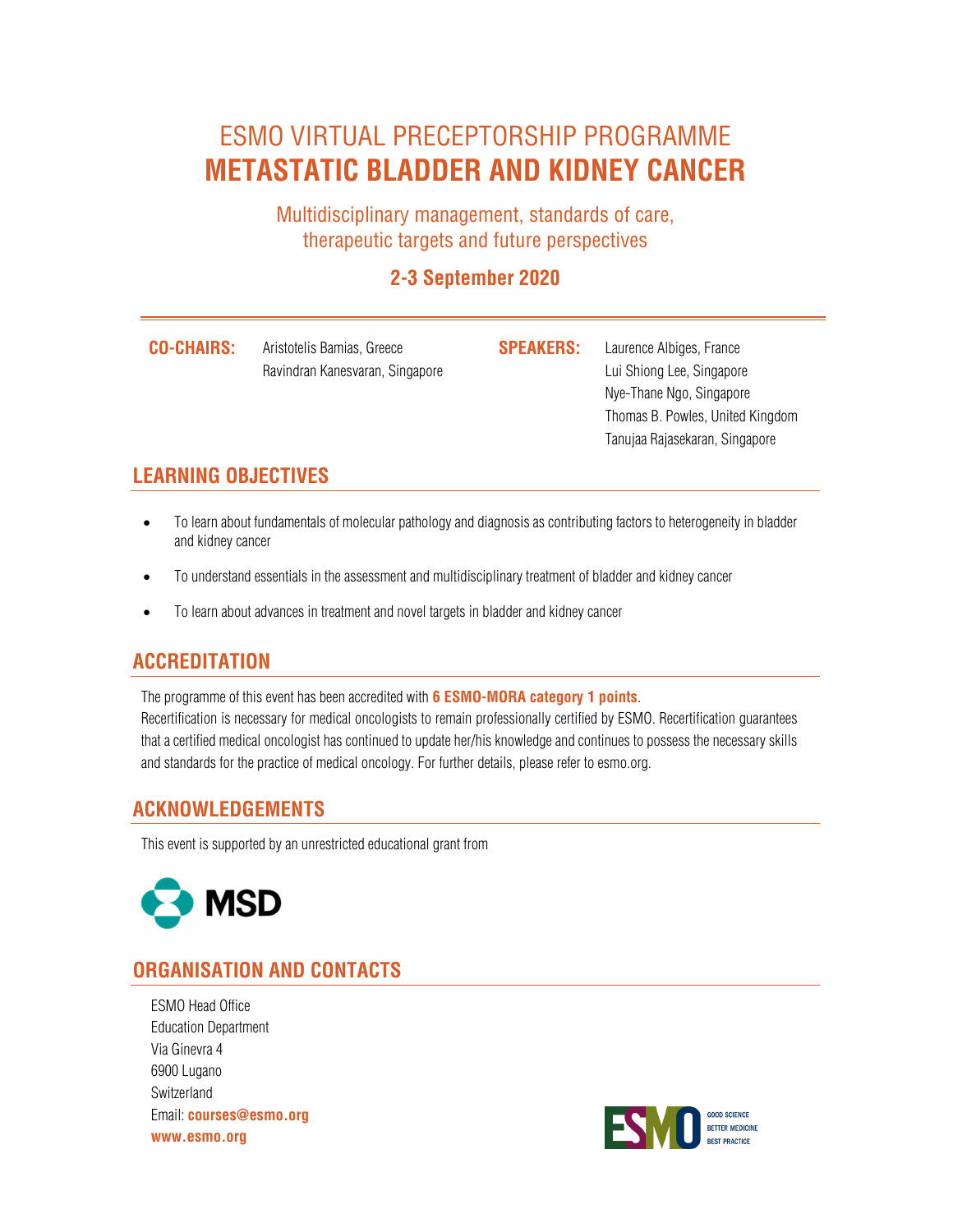| 15:00-15:05<br>$5^{\circ}$ | <b>Opening and welcome</b>                                 |                                                                                      |
|----------------------------|------------------------------------------------------------|--------------------------------------------------------------------------------------|
| 5'                         | Welcome from ESMO - Objectives and scientific introduction | Aristotelis Bamias, GR<br>Ravindran Kanesvaran, SG                                   |
| 15:05-15:35<br>30'         | <b>SESSION 1 - Pathology and molecular pathology</b>       | <b>Chair/Moderator:</b><br><b>Aristotelis Bamias, GR</b><br>Ravindran Kanesvaran, SG |
| 10'                        | Bladder cancer                                             | Nye-Thane Ngo, SG                                                                    |
| 10'                        | Kidney cancer                                              | Nye-Thane Ngo, SG                                                                    |

#### **Wednesday,** 2 September 2020

| 15:35-17:05<br>90' | <b>SESSION 2-How to treat metastatic bladder cancer</b>                   | <b>Chair/Moderator:</b><br><b>Ravindran Kanesvaran, SG</b> |
|--------------------|---------------------------------------------------------------------------|------------------------------------------------------------|
| 15'                | 1 <sup>st</sup> line mUC management                                       | Thomas B. Powles, UK                                       |
| 15'                | 2 <sup>nd</sup> line and beyond: the art and science of sequencing in mUC | Thomas B. Powles, UK                                       |
| 15'                | <b>Discussion</b>                                                         | Faculty                                                    |
| 45'                | Participants clinical case discussion (3x15')                             | Faculty                                                    |

10' Discussion **Faculty** 

17:05-17:20 Break

| 17:20-18:20<br>60' | SESSION 3 - How to treat metastatic renal cell cancer<br>(RCC)         | <b>Chair/Moderator:</b><br><b>Aristotelis Bamias, GR</b> |
|--------------------|------------------------------------------------------------------------|----------------------------------------------------------|
| 10'                | Surgery                                                                | Lui Shiong Lee, SG                                       |
| 15'                | 1 <sup>st</sup> line treatment for clear-cell mRCC                     | Ravindran Kanesvaran, SG                                 |
| 15'                | 2 <sup>nd</sup> line treatment for cc mRCC and sequencing of therapies | Thomas B. Powles, UK                                     |
| 10'                | Treatment for non-clear-cell mRCC                                      | Tanujaa Rajasekaran, SG                                  |
| $10^{\circ}$       | <b>Discussion</b>                                                      | Faculty                                                  |

#### **Thursday,** 3 September 2020

| 45' | $\mid$ 15:00-15:45 SESSION 4 – Debate of the day                                                                                    | <b>Chair/Moderator:</b><br>Aristotelis Bamias, GR          |
|-----|-------------------------------------------------------------------------------------------------------------------------------------|------------------------------------------------------------|
| 30' | Should VEGFR TKI + CPI combination be the standard 1 <sup>st</sup> line<br>systemic therapy for all metastatic RCC patients? YES/NO | Tanujaa Rajasekaran, SG (YES)<br>Laurence Albiges, FR (NO) |
| 15' | Discussion                                                                                                                          | Faculty                                                    |